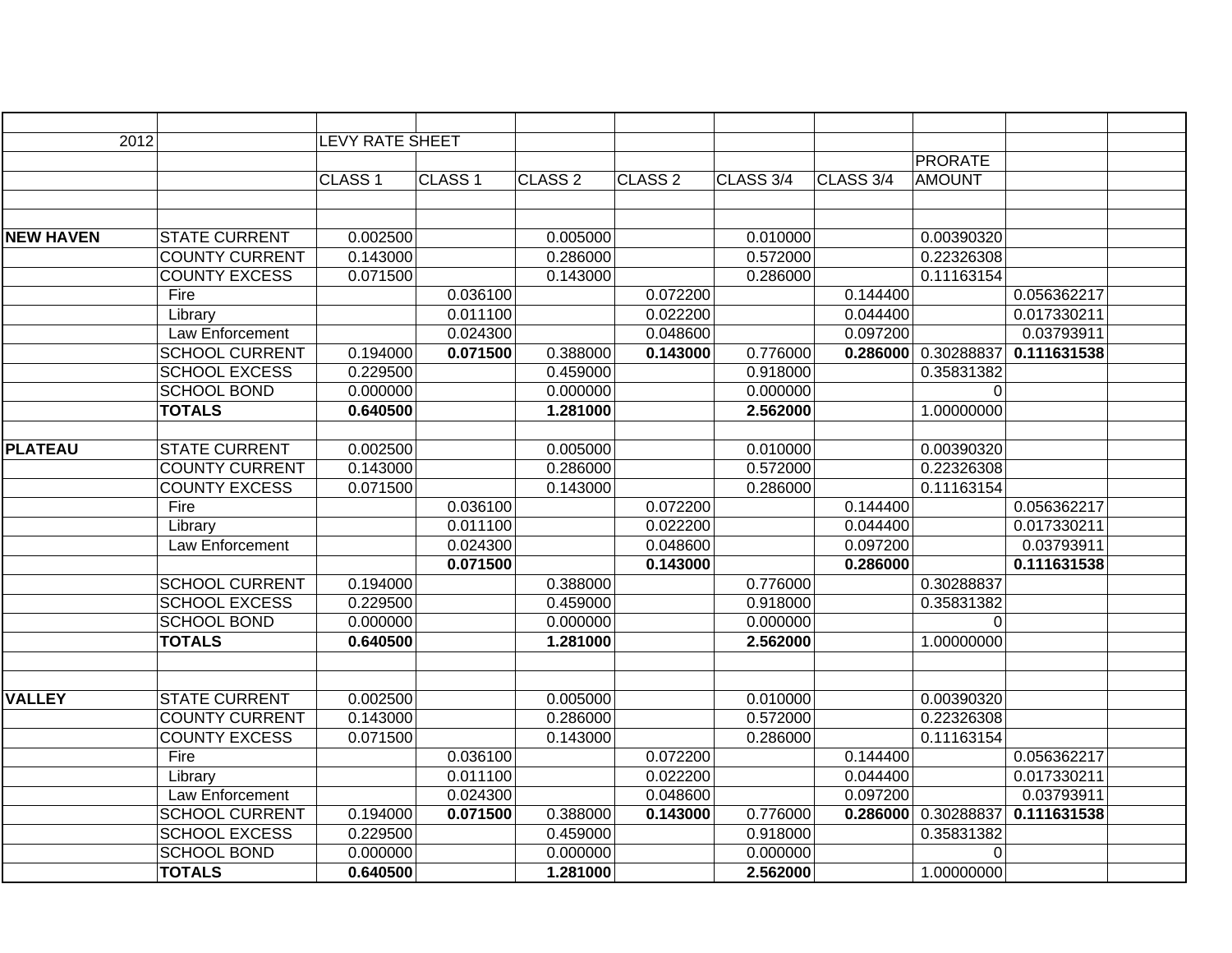| 2012                |                         | <b>LEVY RATE SHEET</b> |          |          |          |          |          |            |             |  |
|---------------------|-------------------------|------------------------|----------|----------|----------|----------|----------|------------|-------------|--|
|                     |                         |                        |          |          |          |          |          |            |             |  |
|                     |                         |                        |          |          |          |          |          |            |             |  |
|                     |                         |                        |          |          |          |          |          |            |             |  |
| <b>ANSTED</b>       | <b>STATE CURRENT</b>    | 0.002500               |          | 0.005000 |          | 0.010000 |          | 0.00326584 |             |  |
|                     | <b>COUNTY CURRENT</b>   | 0.143000               |          | 0.286000 |          | 0.572000 |          | 0.18680601 |             |  |
|                     | <b>COUNTY EXCESS</b>    | 0.071500               |          | 0.143000 |          | 0.286000 |          | 0.09340300 |             |  |
|                     | Fire                    |                        | 0.036100 |          | 0.072200 |          | 0.144400 |            | 0.04715872  |  |
|                     | Library                 |                        | 0.011100 |          | 0.022200 |          | 0.044400 |            | 0.014500327 |  |
|                     | Law Enforcement         |                        | 0.024300 |          | 0.048600 |          | 0.097200 |            | 0.031743958 |  |
|                     | <b>SCHOOL CURRENT</b>   | 0.194000               | 0.071500 | 0.388000 | 0.143000 | 0.776000 | 0.286000 | 0.25342913 | 0.093403005 |  |
|                     | <b>SCHOOL EXCESS</b>    | 0.229500               |          | 0.459000 |          | 0.918000 |          | 0.29980405 |             |  |
|                     | <b>SCHOOL BOND</b>      | 0.000000               |          | 0.000000 |          | 0.000000 |          | 0          |             |  |
|                     | <b>MUNICIPAL CURREN</b> | 0.125000               |          | 0.250000 |          | 0.500000 |          | 0.16329197 |             |  |
|                     | <b>TOTALS</b>           | 0.765500               |          | 1.531000 |          | 3.062000 |          | 1.00000000 |             |  |
|                     |                         |                        |          |          |          |          |          |            |             |  |
|                     |                         |                        |          |          |          |          |          |            |             |  |
|                     |                         |                        |          |          |          |          |          |            |             |  |
|                     |                         |                        |          |          |          |          |          |            |             |  |
| <b>FAYETTEVILLE</b> | <b>STATE CURRENT</b>    | 0.002500               |          | 0.005000 |          | 0.010000 |          | 0.00315457 |             |  |
|                     | <b>COUNTY CURRENT</b>   | 0.143000               |          | 0.286000 |          | 0.572000 |          | 0.18044164 |             |  |
|                     | <b>COUNTY EXCESS</b>    | 0.071500               |          | 0.143000 |          | 0.286000 |          | 0.09022082 |             |  |
|                     | Fire                    |                        | 0.036100 |          | 0.072200 |          | 0.144400 |            | 0.04555205  |  |
|                     | Library                 |                        | 0.011100 |          | 0.022200 |          | 0.044400 |            | 0.014006309 |  |
|                     | Law Enforcement         |                        | 0.024300 |          | 0.048600 |          | 0.097200 |            | 0.030662461 |  |
|                     | <b>SCHOOL CURRENT</b>   | 0.194000               | 0.071500 | 0.388000 | 0.143000 | 0.776000 | 0.286000 | 0.24479495 | 0.09022082  |  |
|                     | <b>SCHOOL EXCESS</b>    | 0.229500               |          | 0.459000 |          | 0.918000 |          | 0.28958991 |             |  |
|                     | <b>SCHOOL BOND</b>      | 0.000000               |          | 0.000000 |          | 0.000000 |          | $\Omega$   |             |  |
|                     | <b>MUNICIPAL CURREN</b> | 0.089500               |          | 0.179000 |          | 0.358000 |          | 0.11293375 |             |  |
|                     | <b>MUNICIPAL EXCESS</b> | 0.062500               |          | 0.125000 |          | 0.250000 |          | 0.07886435 |             |  |
|                     | <b>TOTALS</b>           | 0.792500               |          | 1.585000 |          | 3.170000 |          | 1.00000000 |             |  |
|                     |                         |                        |          |          |          |          |          |            |             |  |
|                     |                         |                        |          |          |          |          |          |            |             |  |
|                     |                         |                        |          |          |          |          |          |            |             |  |
|                     |                         |                        |          |          |          |          |          |            |             |  |
|                     |                         |                        |          |          |          |          |          |            |             |  |
|                     |                         |                        |          |          |          |          |          |            |             |  |
|                     |                         |                        |          |          |          |          |          |            |             |  |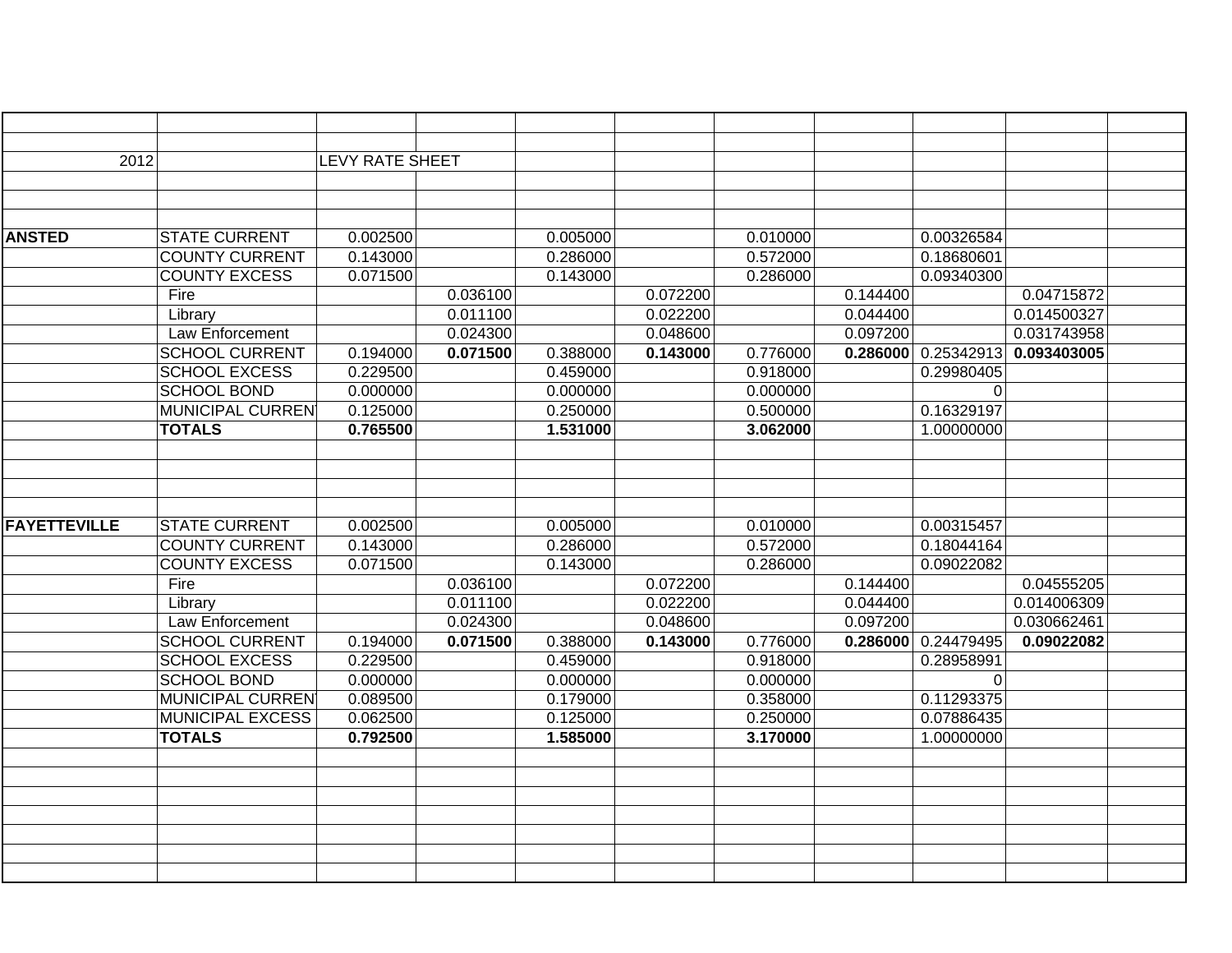| 2012                 |                         | <b>LEVY RATE SHEET</b> |          |                    |          |           |          |                       |             |  |
|----------------------|-------------------------|------------------------|----------|--------------------|----------|-----------|----------|-----------------------|-------------|--|
|                      |                         | CLASS <sub>1</sub>     |          | CLASS <sub>2</sub> |          | CLASS 3-4 |          | <b>AMOUNT</b>         |             |  |
| <b>MEADOW BRIDGE</b> | <b>STATE CURRENT</b>    | 0.002500               |          | 0.005000           |          | 0.010000  |          | 0.00326584            |             |  |
|                      | <b>COUNTY CURRENT</b>   | 0.143000               |          | 0.286000           |          | 0.572000  |          | 0.18680601            |             |  |
|                      | <b>COUNTY EXCESS</b>    | 0.071500               |          | 0.143000           |          | 0.286000  |          | 0.093403              |             |  |
|                      | Fire                    |                        | 0.036100 |                    | 0.072200 |           | 0.144400 |                       | 0.04715872  |  |
|                      | Library                 |                        | 0.011100 |                    | 0.022200 |           | 0.044400 |                       | 0.014500327 |  |
|                      | <b>Law Enforcement</b>  |                        | 0.024300 |                    | 0.048600 |           | 0.097200 |                       | 0.031743958 |  |
|                      | <b>SCHOOL CURRENT</b>   | 0.194000               | 0.071500 | 0.388000           | 0.143000 | 0.776000  |          | $0.286000$ 0.25342913 | 0.093403005 |  |
|                      | <b>SCHOOL EXCESS</b>    | 0.229500               |          | 0.459000           |          | 0.918000  |          | 0.29980405            |             |  |
|                      | <b>SCHOOL BOND</b>      | 0.000000               |          | 0.000000           |          | 0.000000  |          | $\Omega$              |             |  |
|                      | <b>MUNICIPAL CURREN</b> | 0.125000               |          | 0.250000           |          | 0.500000  |          | 0.16329197            |             |  |
|                      | <b>TOTALS</b>           | 0.765500               |          | 1.531000           |          | 3.062000  |          | 1.00000000            |             |  |
|                      |                         |                        |          |                    |          |           |          |                       |             |  |
| <b>MONTGOMERY</b>    | <b>STATE CURRENT</b>    | 0.002500               |          | 0.005000           |          | 0.010000  |          | 0.00301932            |             |  |
|                      | <b>COUNTY CURRENT</b>   | 0.143000               |          | 0.286000           |          | 0.572000  |          | 0.17270531            |             |  |
|                      | <b>COUNTY EXCESS</b>    | 0.071500               |          | 0.143000           |          | 0.286000  |          | 0.08635266            |             |  |
|                      | Fire                    |                        | 0.036100 |                    | 0.072200 |           | 0.144400 |                       | 0.043599034 |  |
|                      | Library                 |                        | 0.011100 |                    | 0.022200 |           | 0.044400 |                       | 0.013405797 |  |
|                      | Law Enforcement         |                        | 0.024300 |                    | 0.048600 |           | 0.097200 |                       | 0.029347826 |  |
|                      | <b>SCHOOL CURRENT</b>   | 0.194000               | 0.071500 | 0.388000           | 0.143000 | 0.776000  | 0.286000 | 0.23429952            | 0.086352657 |  |
|                      | <b>SCHOOL EXCESS</b>    | 0.229500               |          | 0.459000           |          | 0.918000  |          | 0.27717391            |             |  |
|                      | <b>SCHOOL BOND</b>      | 0.000000               |          | 0.000000           |          | 0.000000  |          | 0                     |             |  |
|                      | <b>MUNICIPAL CURREN</b> | 0.125000               |          | 0.250000           |          | 0.500000  |          | 0.15096618            |             |  |
|                      | <b>MUNICIPAL EXCESS</b> | 0.062500               |          | 0.125000           |          | 0.250000  |          | 0.07548309            |             |  |
|                      | <b>TOTALS</b>           | 0.828000               |          | 1.656000           |          | 3.312000  |          | 1.00000000            |             |  |
|                      |                         |                        |          |                    |          |           |          |                       |             |  |
| <b>MOUNT HOPE</b>    | <b>STATE CURRENT</b>    | 0.002500               |          | 0.005000           |          | 0.010000  |          | 0.00301932            |             |  |
|                      | <b>COUNTY CURRENT</b>   | 0.143000               |          | 0.286000           |          | 0.572000  |          | 0.17270531            |             |  |
|                      | <b>COUNTY EXCESS</b>    | 0.071500               |          | 0.143000           |          | 0.286000  |          | 0.08635266            |             |  |
|                      |                         |                        | 0.036100 |                    | 0.072200 |           | 0.144400 |                       | 0.043599034 |  |
|                      |                         |                        | 0.011100 |                    | 0.022200 |           | 0.044400 |                       | 0.013405797 |  |
|                      |                         |                        | 0.024300 |                    | 0.048600 |           | 0.097200 |                       | 0.029347826 |  |
|                      | <b>SCHOOL CURRENT</b>   | 0.194000               | 0.071500 | 0.388000           | 0.143000 | 0.776000  | 0.286000 | 0.23429952            | 0.086352657 |  |
|                      | <b>SCHOOL EXCESS</b>    | 0.229500               |          | 0.459000           |          | 0.918000  |          | 0.27717391            |             |  |
|                      | <b>SCHOOL BOND</b>      | 0.000000               |          | 0.000000           |          | 0.000000  |          | 0                     |             |  |
|                      | <b>MUNICIPAL CURREN</b> | 0.125000               |          | 0.250000           |          | 0.500000  |          | 0.15096618            |             |  |
|                      | <b>MUNICIPAL EXCESS</b> | 0.062500               |          | 0.125000           |          | 0.250000  |          | 0.07548309            |             |  |
|                      | <b>TOTALS</b>           | 0.828000               |          | 1.656000           |          | 3.312000  |          | 1.00000000            |             |  |
|                      |                         |                        |          |                    |          |           |          |                       |             |  |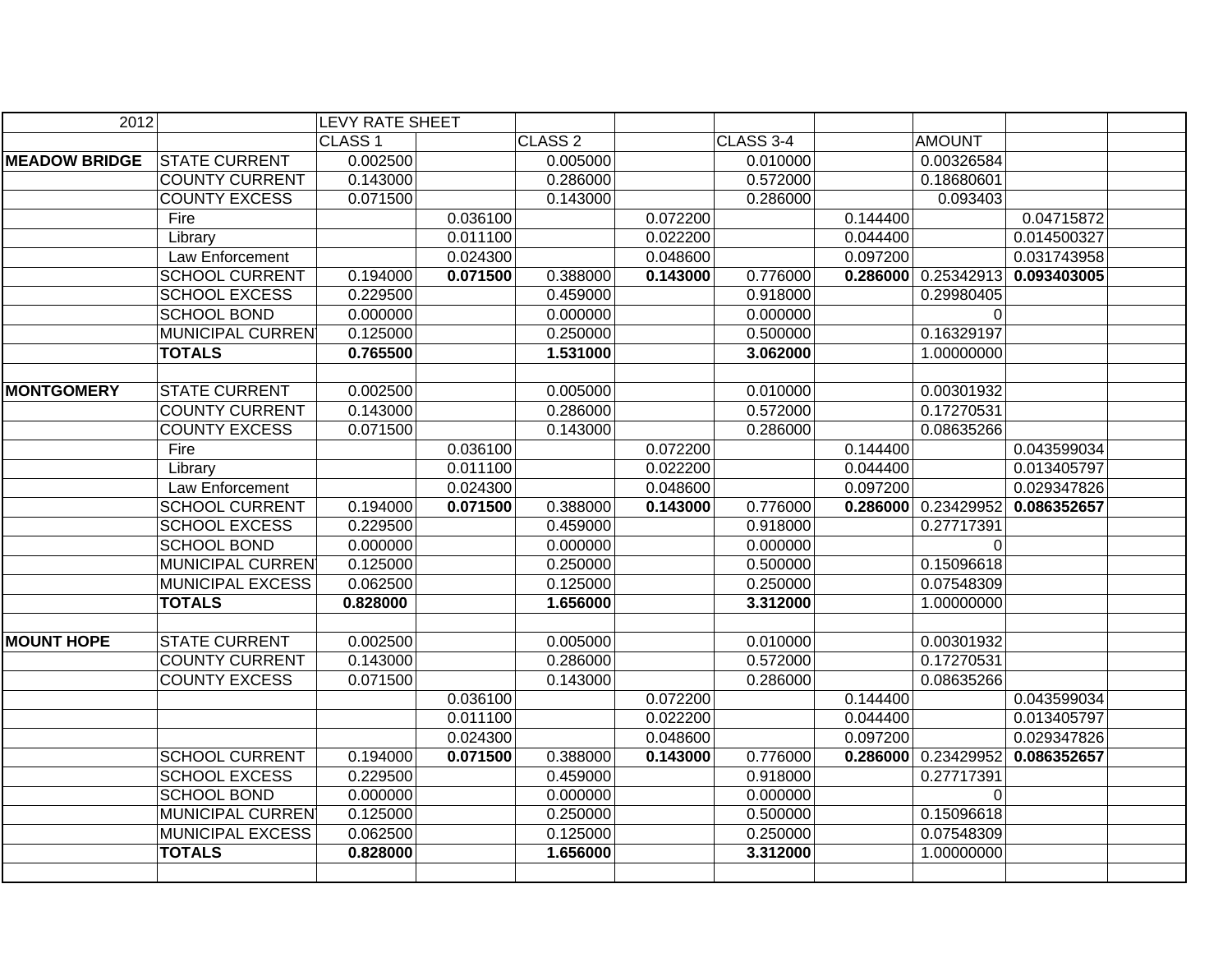| 2012            |                         | <b>LEVY RATE SHEET</b> |          |          |          |          |          |                                      |
|-----------------|-------------------------|------------------------|----------|----------|----------|----------|----------|--------------------------------------|
|                 |                         |                        |          |          |          |          |          |                                      |
|                 |                         |                        |          |          |          |          |          |                                      |
|                 |                         |                        |          |          |          |          |          |                                      |
| <b>OAK HILL</b> | <b>STATE CURRENT</b>    | 0.002500               |          | 0.005000 |          | 0.010000 |          | 0.00326584                           |
|                 | <b>COUNTY CURRENT</b>   | 0.143000               |          | 0.286000 |          | 0.572000 |          | 0.18680601                           |
|                 | <b>COUNTY EXCESS</b>    | 0.071500               |          | 0.143000 |          | 0.286000 |          | 0.09340300                           |
|                 | Fire                    |                        | 0.036100 |          | 0.072200 |          | 0.144400 | 0.04715872                           |
|                 | Library                 |                        | 0.011100 |          | 0.022200 |          | 0.044400 | 0.014500327                          |
|                 | Law Enforcement         |                        | 0.024300 |          | 0.048600 |          | 0.097200 | 0.031743958                          |
|                 | <b>SCHOOL CURRENT</b>   | 0.194000               | 0.071500 | 0.388000 | 0.143000 | 0.776000 |          | 0.286000   0.25342913<br>0.093403005 |
|                 | <b>SCHOOL EXCESS</b>    | 0.229500               |          | 0.459000 |          | 0.918000 |          | 0.29980405                           |
|                 | <b>SCHOOL BOND</b>      | 0.000000               |          |          |          | 0.000000 |          | $\Omega$                             |
|                 | MUNICIPAL CURREN        | 0.125000               |          | 0.250000 |          | 0.500000 |          | 0.16329197                           |
|                 | <b>TOTALS</b>           | 0.765500               |          | 1.531000 |          | 3.062000 |          | 1.00000000                           |
|                 |                         |                        |          |          |          |          |          |                                      |
|                 |                         |                        |          |          |          |          |          |                                      |
|                 |                         |                        |          |          |          |          |          |                                      |
|                 |                         |                        |          |          |          |          |          |                                      |
|                 |                         |                        |          |          |          |          |          |                                      |
| <b>PAX</b>      | <b>STATE CURRENT</b>    | 0.002500               |          | 0.005000 |          | 0.010000 |          | 0.00326584                           |
|                 | <b>COUNTY CURRENT</b>   | 0.143000               |          | 0.286000 |          | 0.572000 |          | 0.18680601                           |
|                 | <b>COUNTY EXCESS</b>    | 0.071500               |          | 0.143000 |          | 0.286000 |          | 0.09340300                           |
|                 | Fire                    |                        | 0.036100 |          | 0.072200 |          | 0.144400 | 0.04715872                           |
|                 |                         |                        | 0.011100 |          | 0.022200 |          | 0.044400 | 0.014500327                          |
|                 |                         |                        | 0.024300 |          | 0.048600 |          | 0.097200 | 0.031743958                          |
|                 | <b>SCHOOL CURRENT</b>   | 0.194000               | 0.071500 | 0.388000 | 0.143000 | 0.776000 | 0.286000 | 0.25342913<br>0.093403005            |
|                 | <b>SCHOOL EXCESS</b>    | 0.229500               |          | 0.459000 |          | 0.918000 |          | 0.29980405                           |
|                 | <b>SCHOOL BOND</b>      | 0.000000               |          | 0.000000 |          | 0.000000 |          | 0                                    |
|                 | <b>MUNICIPAL CURREN</b> | 0.125000               |          | 0.250000 |          | 0.500000 |          | 0.16329197                           |
|                 | <b>TOTALS</b>           | 0.765500               |          | 1.531000 |          | 3.062000 |          | 1.00000000                           |
|                 |                         |                        |          |          |          |          |          |                                      |
|                 |                         |                        |          |          |          |          |          |                                      |
|                 |                         |                        |          |          |          |          |          |                                      |
|                 |                         |                        |          |          |          |          |          |                                      |
|                 |                         |                        |          |          |          |          |          |                                      |
|                 |                         |                        |          |          |          |          |          |                                      |
|                 |                         |                        |          |          |          |          |          |                                      |
|                 |                         |                        |          |          |          |          |          |                                      |
|                 |                         |                        |          |          |          |          |          |                                      |